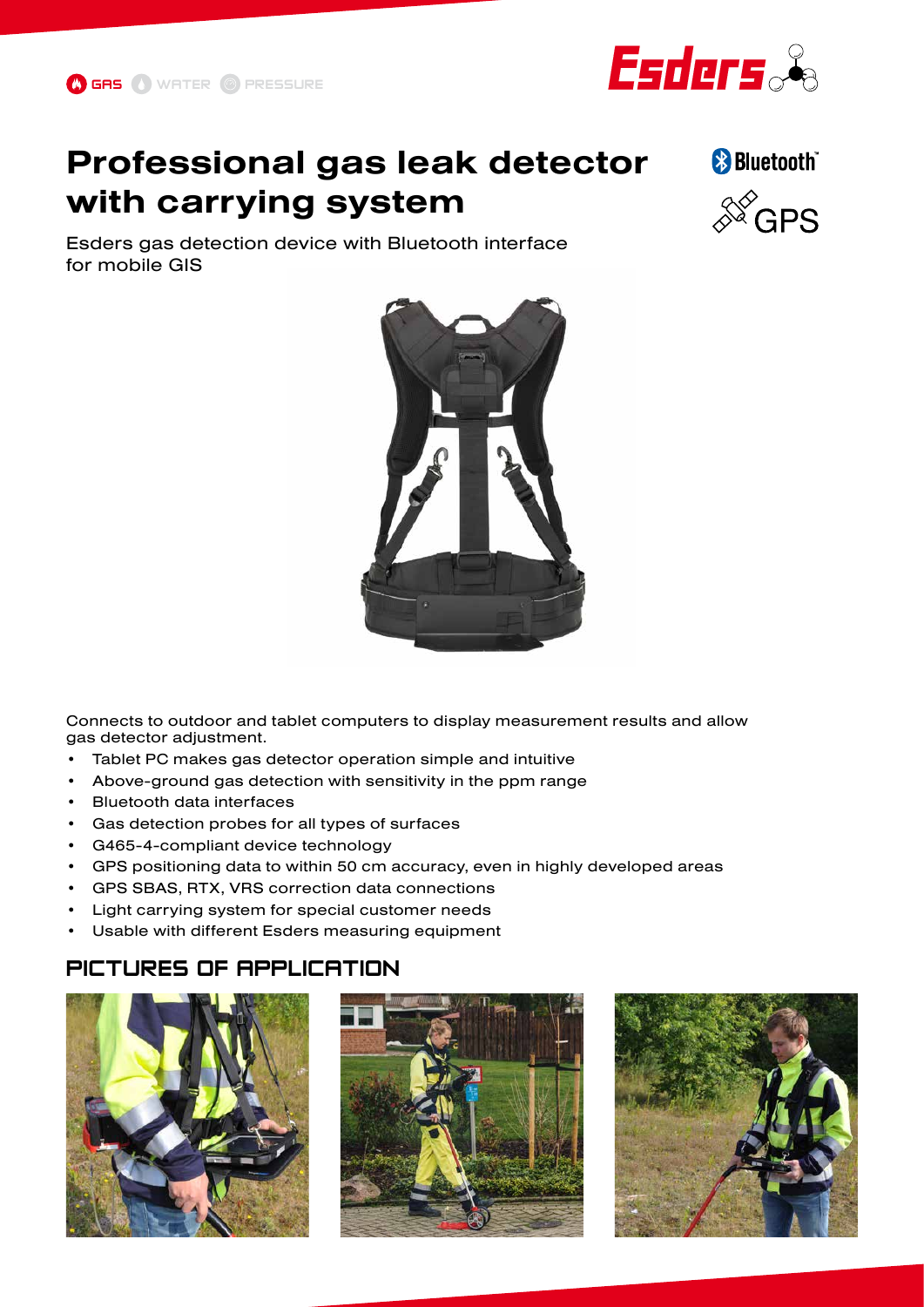

### **GIS-Software**

Various manufacturers' mobile GIS systems for digitised pipe network plans. This user-friendly pipe network tester (gas detector) software makes it easy to view inventory plans of differing origins and in various file formats. Data exchanges can be arranged individually with each energy supply company.

- Mobile GIS information and damage classification
- Create damage sketches and test reports
- Display and evaluate pipe network checks



#### **The measuring device can be coupled with the following mobile GIS systems, among others**

- Infograph, GISmobil
- Mettenmeier, Smallworld
- Lovion, Lovion Control

### **GPS satellite receiver**

Various GNSS satellite receivers open up new options for professional positioning tailored to customer needs. These receivers can connect to almost any mobile device via Bluetooth.

#### **Bluetooth GNSS receiver**

This extremely light, compact and rugged GNSS receiver opens up new possibilities in professional positioning. You can use Bluetooth to connect the receiver to almost any mobile end device, whether it be a smartphone or a tablet. By supporting current satellite systems like GPS, GLONASS, Galileo and Beidou, and using correction data, it achieves sub-meter precision levels even in major cities and other heavily developed environments. In addition to the standard GIS platforms, the receiver can also be used in combination with many other third-party software products. The GNSS receiver delivers professional position determination in the sub-meter range for all applications• Kleine kompakte Bauform (11,2  $\times$  6,8  $\times$  2,6 cm, 187 g)



- Small, compact design  $(11.2 \times 6.8 \times 2.6$  cm, 187 g)
- Battery runtime of up to 10 hours
- Position data precise to within 50 cm, even in heavily developed areas
- SBAS, RTX, VRS correction data connections
- Bluetooth connections to a variety of terminal devices

### **Bluetooth GPS Mouse**

Simple GPS receiver offering precision to within 2 m.

- Small, compact design  $(7.9 \times 4.5 \times 1.1 \text{ cm}, 47 \text{ g})$
- Battery runtime of up to 10 hours
- GPS positioning data precise to within 2 m
- GPS SBAS correction data connection
- Logger function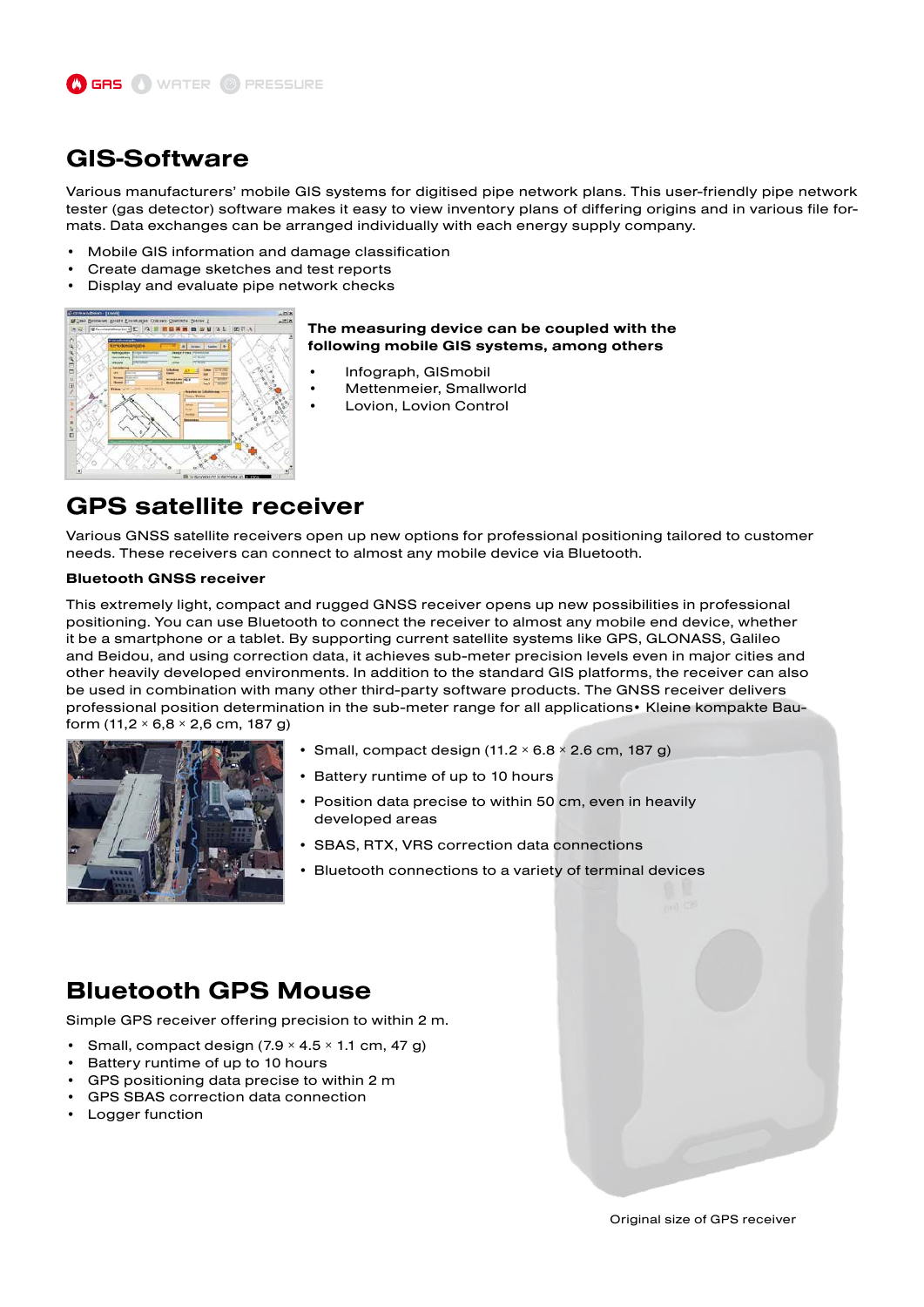# **Notebook/Tablet-PC**

These standard-setting outdoor tablets can also be used in environments with intense ambient light, making them the ideal companion in professional gas leak detection. With their capacitive 10-fingermulti-touch outdoor displays and the configuration flexibility they offer, these systems are perfect for optimising field work.

- Intel® Core™ i5 vPro™ 5th-generation processor
- 11.6" display and capacitive touch screan with up to 800 cd/m², readable in sunlight
- Replaceable battery with up to 12 hours' runtime and hot swap function
- IP65 protection class
- 8GB memory
- 128GB SSD hard disk
- Gobi™ (mobile broadband)

These independently tested and certified tablets are designed to withstand falls, impact, splashing water, vibration, dust, liquids, and more



## **Carrying system**

Comfortable carrier systems provide configuration tailored to customer needs in each area of application.

Optimised lightweight carrier system for professional gas leak detection. This carrier system gives users a comfortable way of taking the most essential components along.

Designed to hold the following components:

- Tablet PC
- GPS antenna holder
- Communication station Bluetooth or
- Charging station GOLIATH/HUNTER